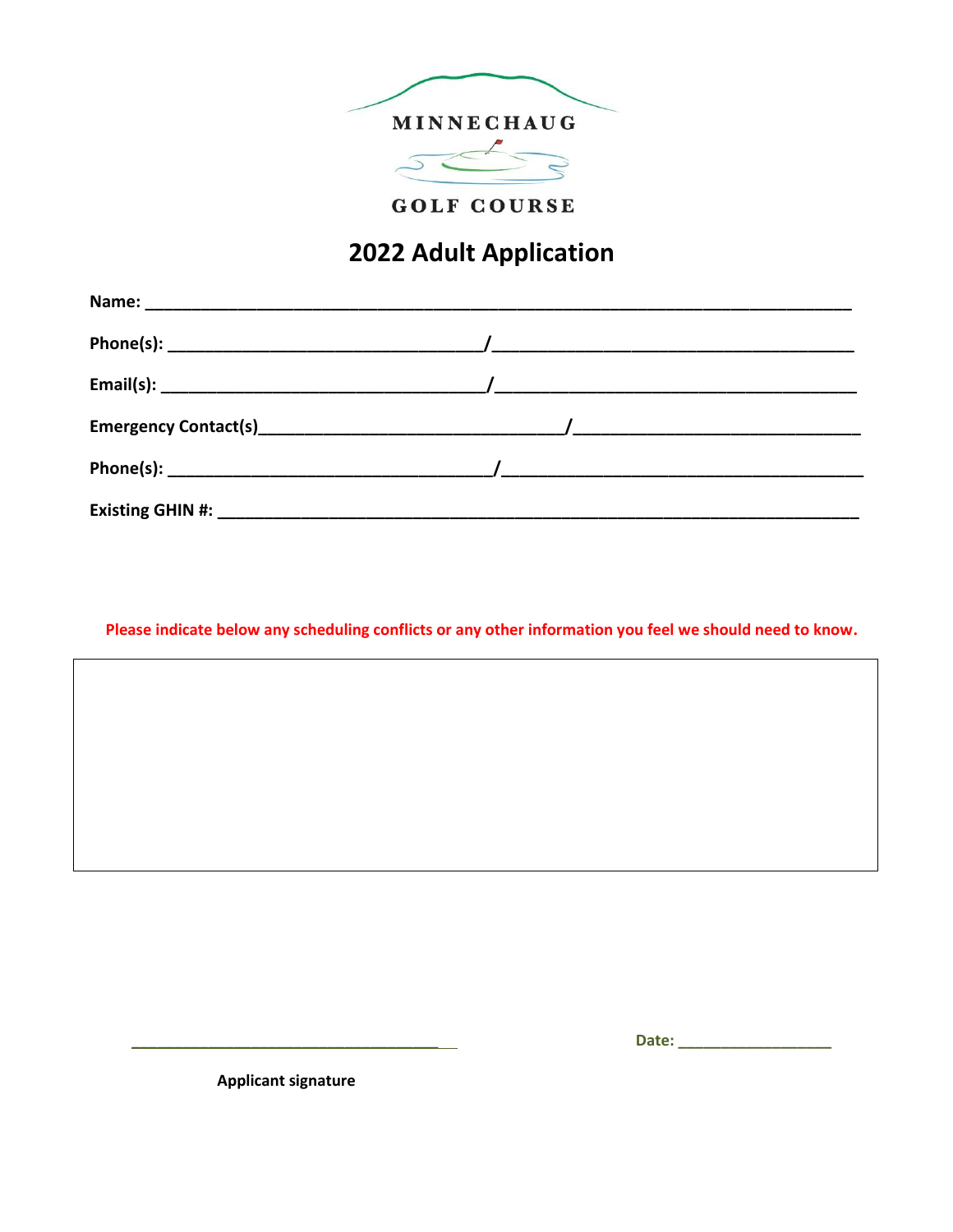## **Please circle all the programs and pricing you will be participating in this year.**

| Program              | Date                             | Day            | Time                 | Ages               | Initiati<br>on Fee<br>(Monthly<br>Only) | Full<br>Payment | Quarterly<br>Payment | Monthly<br>Payment | Payment<br>Today or<br>online |
|----------------------|----------------------------------|----------------|----------------------|--------------------|-----------------------------------------|-----------------|----------------------|--------------------|-------------------------------|
| <b>Season Pass</b>   | <b>Adult</b>                     |                |                      | $18 - 59$          | \$129.80                                | \$649.00        | \$162.25             | \$64.90            |                               |
|                      | <b>Senior</b>                    |                |                      | $60+$              | \$109.80                                | \$549.00        | \$137.25             | \$54.90            |                               |
|                      | Military/1st<br><b>Responder</b> |                |                      | <b>ID Required</b> | \$89.80                                 | \$449.00        | \$112.25             | 44.90              |                               |
|                      | <b>College</b><br><b>Student</b> |                |                      | <b>ID Required</b> |                                         | \$349.00        | \$87.25              |                    |                               |
| <b>GHIN</b>          |                                  |                |                      |                    |                                         | \$40.00         |                      |                    |                               |
| <b>Spring Clinic</b> | April 28-<br><b>May 26</b>       | Thursday       | 6:00<br>÷<br>7:00    | <b>Beginners</b>   |                                         | \$135.00        |                      |                    |                               |
|                      |                                  | Weds           | 6:45<br>7:45         | Advanced/<br>Inter |                                         | \$135.00        |                      |                    |                               |
| <b>Summer Clinic</b> | July<br>12,13,19 &<br>20         | Tues &<br>Weds | 6:00<br>7:15         | Individual         |                                         | \$150.00        |                      |                    |                               |
| <b>Fall Clinic</b>   | Sept $11 -$<br>Oct 9             | <b>Sundays</b> | 10:15<br>÷,<br>11:15 | <b>Beginners</b>   |                                         | \$135.00        |                      |                    |                               |
|                      |                                  |                | 11:30<br>12:30       | Advanced/<br>Inter |                                         | \$135.00        |                      |                    |                               |